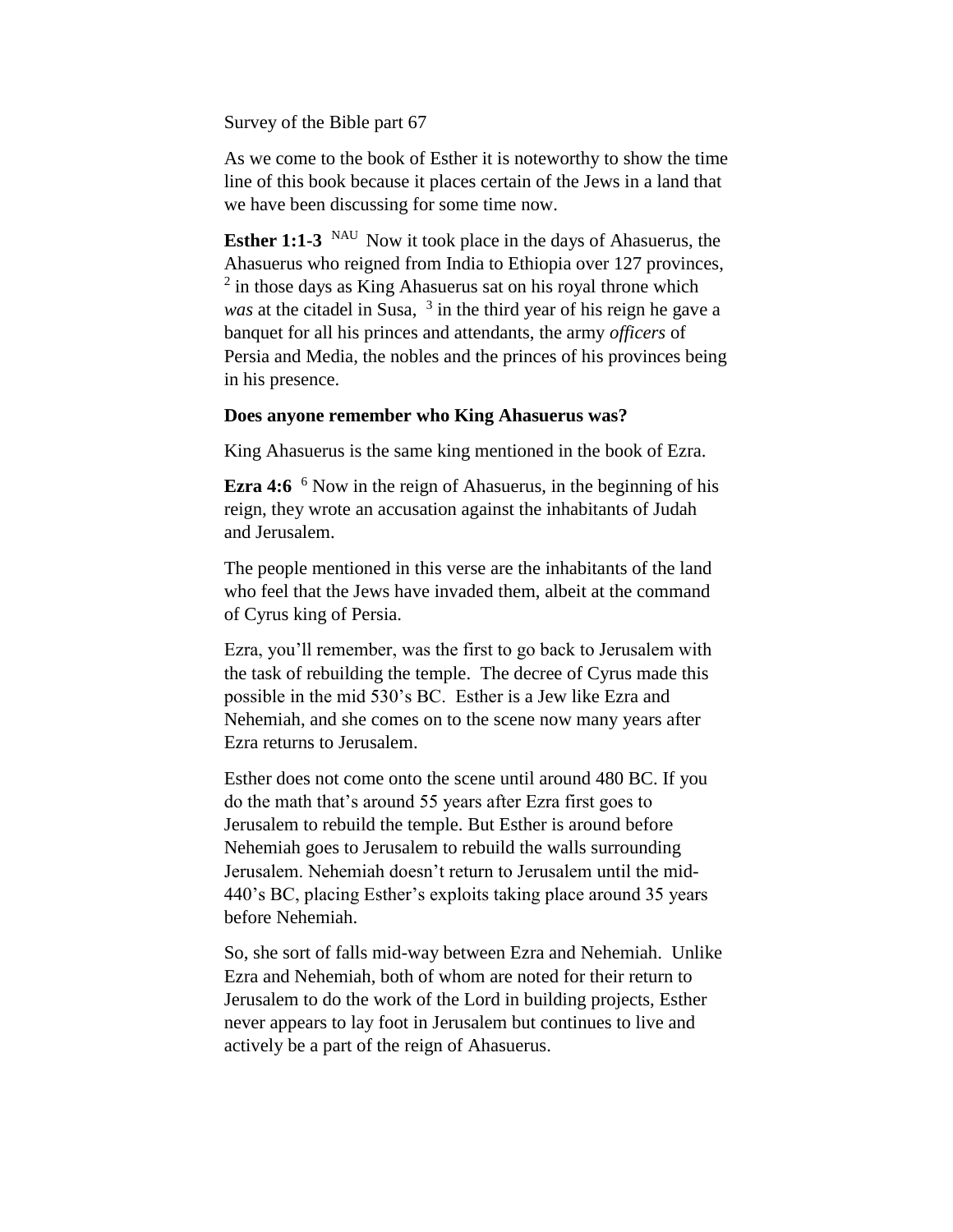And so, as we come to the first chapter of Esther the scene is set as King Ahasuerus displays his great wealth before all the peoples of the land.

**Esther 1:4** <sup>4</sup> And he displayed the riches of his royal glory and the splendor of his great majesty for many days, 180 days.

So, for almost half a year the king displays his riches for all to see. You don't hear much of it these days, but in years past there was an event throughout parts of the world that was known as the World's Fair.

Different countries would put on this great event that displayed many new technologies and wonders that could be found in their own countries as well as that of other countries.

The first one was in 1791 in what is known today as Germany, the last one was in 2012 in Yeosu, South Korea. The last one in this country was in New Orleans in 1984.

The only world's fair that I ever got to attend was the one in the city in which we lived back in the early 1980's in Knoxville Tn.

The fair happened in 1982 and it was formally known as the Knoxville International Energy Exposition . And so, as you can imagine its theme lent itself to countries all around the world bringing their latest technology to the fair for all to see.

In a similar way, Ahasuerus is having his own world's fair where people from around his kingdom can come and be amazed at the wealth and the technology of his day. And so, it was probably a carnival atmosphere with food vendors and special booths where trinkets could be bought along with special displays by the king that would have been constructed on a grand scale with the intention of making everyone go ooh and ahh.

But at the end of this event the king throws another banquet to essentially thank those dignitaries and servants who helped to plan and pull off this enormous undertaking that lasted 180 days

**Esther 1:5** <sup>5</sup> When these days were completed, the king gave a banquet lasting seven days for all the people who were present at the citadel in Susa, from the greatest to the least, in the court of the garden of the king's palace.

This celebratory event was going to last seven days. At the end of the seven days the king is ready to show off his beautiful wife and queen.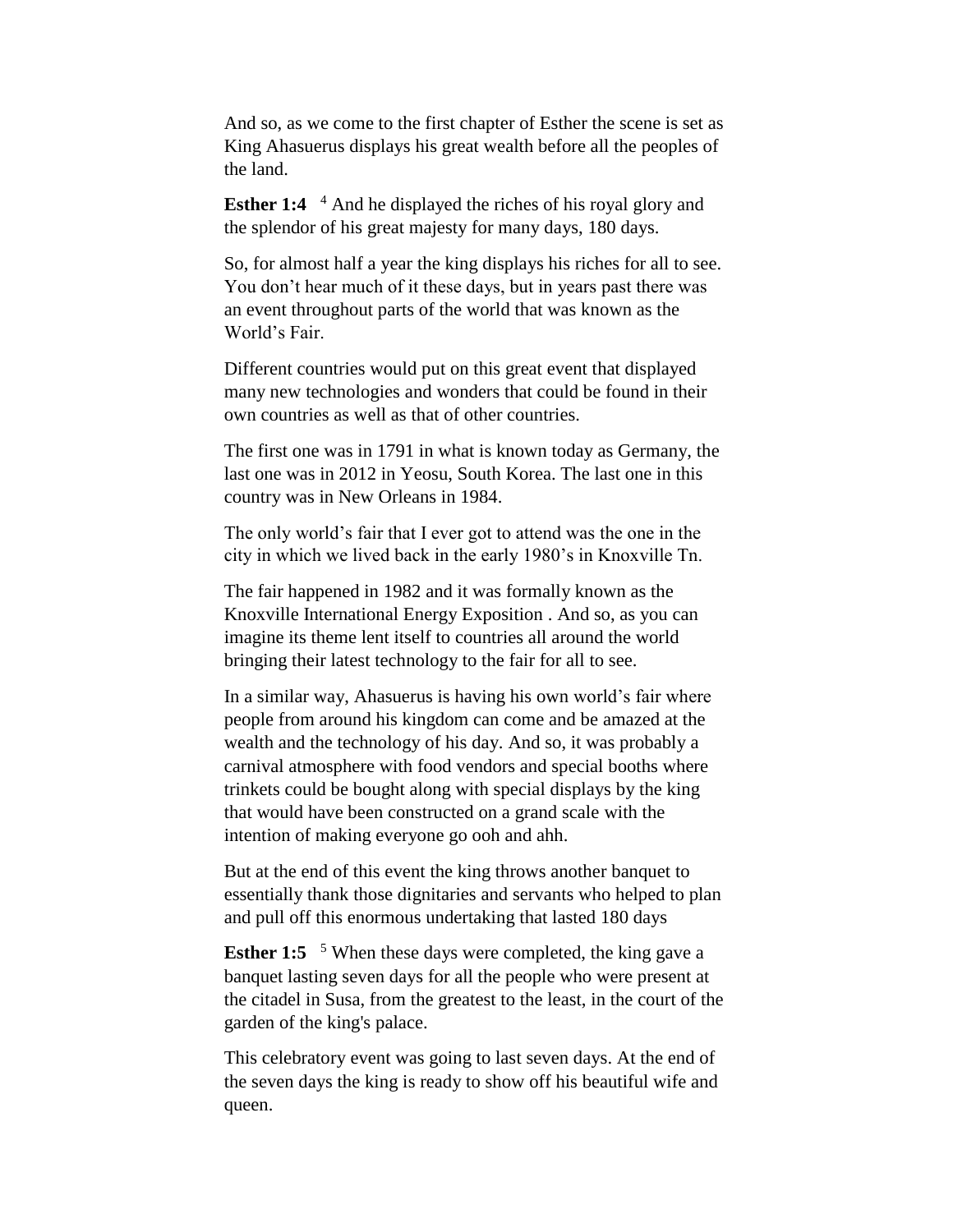**Esther 1:10-12** <sup>10</sup> On the seventh day, when the heart of the king was <sup>a</sup>merry with wine, he commanded Mehuman, Biztha, Harbona, Bigtha, Abagtha, Zethar and Carkas, the seven eunuchs who served in the presence of King Ahasuerus,  $11$  to bring Queen Vashti before the king with *her* royal <sup>a</sup>crown in order to display her beauty to the people and the princes, for she was beautiful.  $^{12}$  But Queen Vashti refused to come at the king's command delivered by the eunuchs. Then the king became very angry and his wrath burned within him.

Now we might wonder why Vashti wouldn't come at the command of the king. There has certainly been speculation on this. Some have suggested that the king being a little drunk may have called for Vashti to entertain his guests by displaying her nakedness as her beauty was something he took pride in and wanted others to gaze upon

Fawcett's Bible dictionary poses this reason. Conjug. Precept. c. 16, in agreement with Herodotus v. 18) says the Persian kings had their legitimate wives to sit at table, but when they chose to drink and revel they sent away their wives and called in the concubines, it was when his "heart was merry with wine" that he sent for Vashti as a concubine; but she, looking on herself as a legitimate wife, would not come.

The problem with this is that she is designated as the Queen, a title not usually associated with concubines.

Whatever the reason, Vashti makes a decision she will later regret.

**Esther 1:12** <sup>12</sup> But Queen Vashti refused to come at the king's command delivered by the eunuchs. Then the king became very angry and his wrath burned within him.

What follows is kind of interesting because he doesn't take his wrath out on her. Keep in mind, if you are king you can pretty much do what you want. And so, it would not be unusual for such a man to have her immediately beheaded if that is what he wished. But that's not what he does despite him being very angry and having his wrath burn within him, probably in a drunken state.

Instead he approaches the wise men who knew the law, the lawyers of that day, and he asks them a question.

**Esther 1:15-22** <sup>15</sup> "According to law, what is to be done with Queen Vashti, because she did not obey the command of King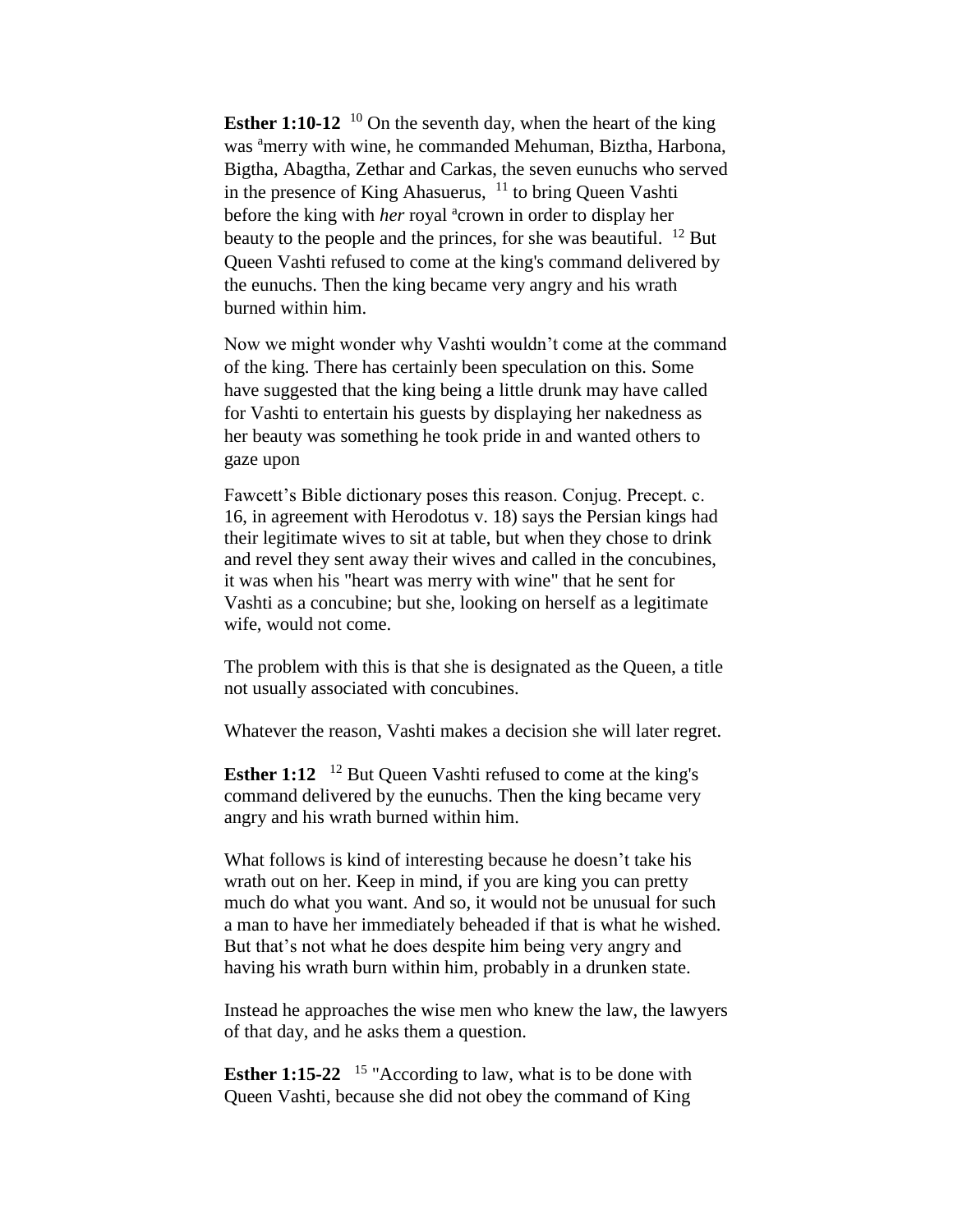Ahasuerus *delivered* by the eunuchs?" <sup>16</sup> In the presence of the king and the princes, Memucan said, "Queen Vashti has wronged not only the king but *also* all the princes and all the peoples who are in all the provinces of King Ahasuerus. <sup>17</sup> "For the queen's conduct will become known to all the women causing them to look with contempt on their husbands by saying, 'King Ahasuerus commanded Queen Vashti to be brought in to his presence, but she did not come.' <sup>18</sup> "This day the ladies of Persia and Media who have heard of the queen's conduct will speak in *the same way* to all the king's princes, and there will be plenty of contempt and anger.  $19$  "If it pleases the king, let a royal edict be issued by him and let it be written in the laws of Persia and Media so that it cannot be repealed, that Vashti may no longer come into the presence of King Ahasuerus, and let the king give her royal position to another who is more worthy than she.  $^{20}$  "When the king's edict which he will make is heard throughout all his kingdom, great as it is, then all women will give honor to their husbands, great and small."  $21$ *This* word pleased the king and the princes, and the king did as Memucan proposed. <sup>22</sup> So he sent letters to all the king's provinces, to each province according to its script and to every people according to their language, that every man should be the master in his own house and the one who speaks in the language of his own people.

In an odd sort of way the lawyer Memucan is thinking outside the box. He knows that to keep women in their place, including the Queen, it would not be advantageous to allow this snub of the king to go unanswered because it may actually give rise to other women throughout the kingdom to act in a similar way to their husbands.

And so, he proposes sending a message to all women everywhere that to disrespect your husband may have legal ramifications as it will with Vashti who from this time forward will never be able to enter into the king's presence in public and by inference, because she will be replaced, has been divorced at least from being queen, though she may have remained on as a concubine. After all she was pretty hot.

So at this point what do you do? You've fired the Queen and it would seem that a King must have a Queen to fill that role of being his better half as he sat on the throne with her by his side. Well, the answer is obvious you put on a beauty pageant.

**Esther 2:1-4** Vashti and what she had done and what had been decreed against her. <sup>2</sup> Then the king's attendants, who served him, said, "Let beautiful young virgins be sought for the king. <sup>3</sup> "Let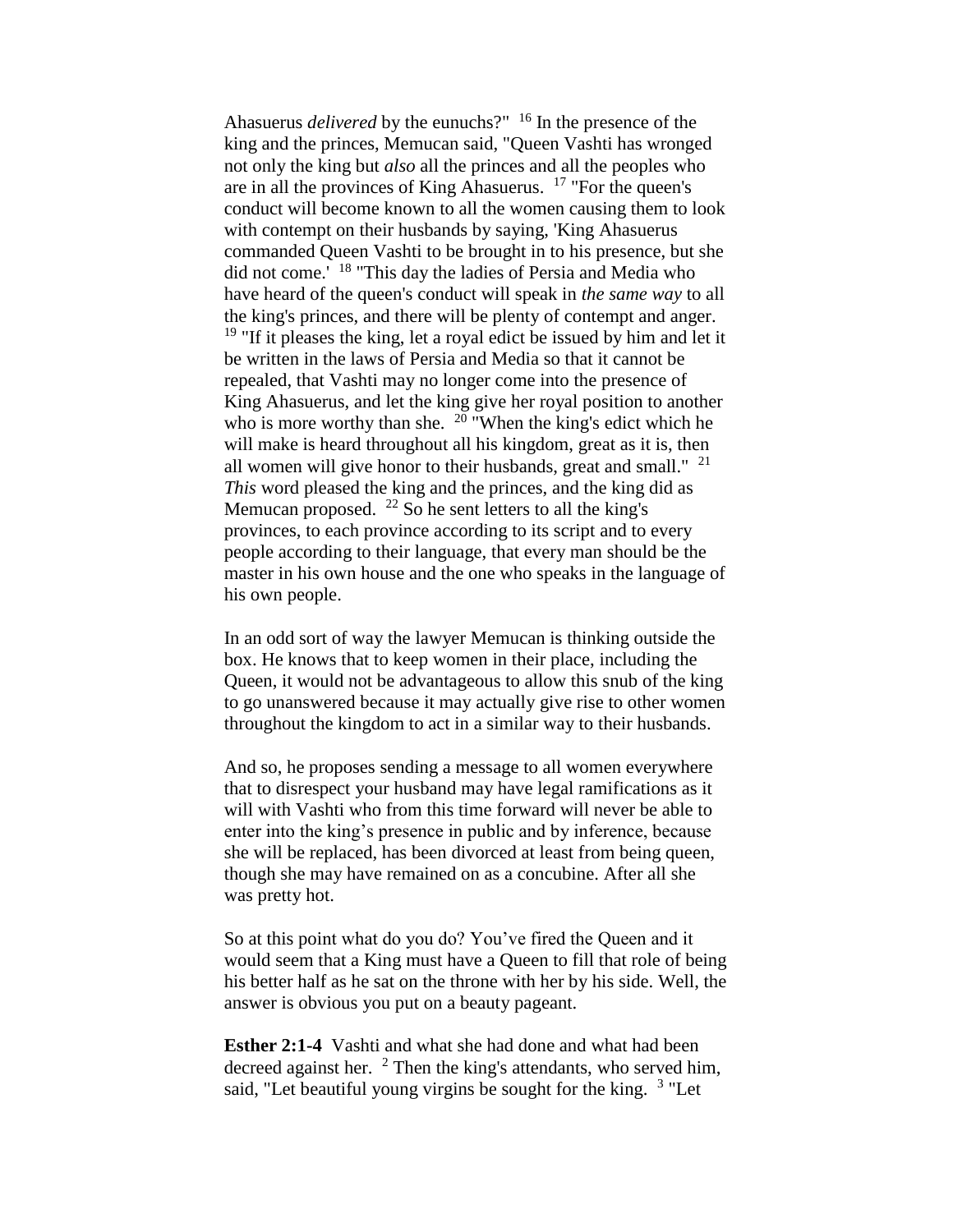the king appoint overseers in all the provinces of his kingdom that they may gather every beautiful young virgin to the citadel of Susa, to the harem, into the custody of Hegai, the king's eunuch, who is in charge of the women; and let their cosmetics be given *them*. 4 "Then let the young lady who pleases the king be queen in place of Vashti." And the matter pleased the king, and he did accordingly.

And this is where a young girl is going to get her chance to not only be taken out of poverty but also given the chance to represent the people of God in a way where the Lord will use her to providentially be part of God's plan to protect His people there in the kingdom of Ahasuerus.

**Esther 2:5-7** <sup>5</sup> *Now* there was at the citadel in Susa a Jew whose name was Mordecai, the son of Jair, the son of Shimei, the son of Kish, a Benjamite, <sup>6</sup> who had been taken into exile from Jerusalem with the captives who had been exiled with Jeconiah king of Judah, whom Nebuchadnezzar the king of Babylon had exiled.  $<sup>7</sup>$  He was</sup> bringing up Hadassah, that is Esther, his uncle's daughter, for she had no father or mother. Now the young lady was beautiful of form and face, and when her father and her mother died, Mordecai took her as his own daughter.

Mordecai had an uncle, also one who would have been taken in the captivity that caused them both to be brought to Babylon. In most cases the uncle is a brother of your father or mother. Because of this relationship the uncle is usually older by a generation.

The reason I point this out is because we're not told how much older Mordecai is than Esther. Keep in mind that because Mordedai's uncle had a child named Esther, this would make Mordecai and Esther cousins.

But Mordecai's uncle and aunt have obviously died because in verse 8 of our text we're told that Esther had no father or mother precisely because they both died.

For this reason we're told that Mordecai took Esther as his own daughter. This doesn't necessarily mean that Mordecai is some old gentleman who is old enough to be Esther's father, only that he took her as his own daughter. The implication is that as a surviving relative he is going to provide shelter and food and a place where she can survive.

For example, Cheryle has a cousin who is about 16 years older than her. So, when Cheryle was, let's say, 15 years old her cousin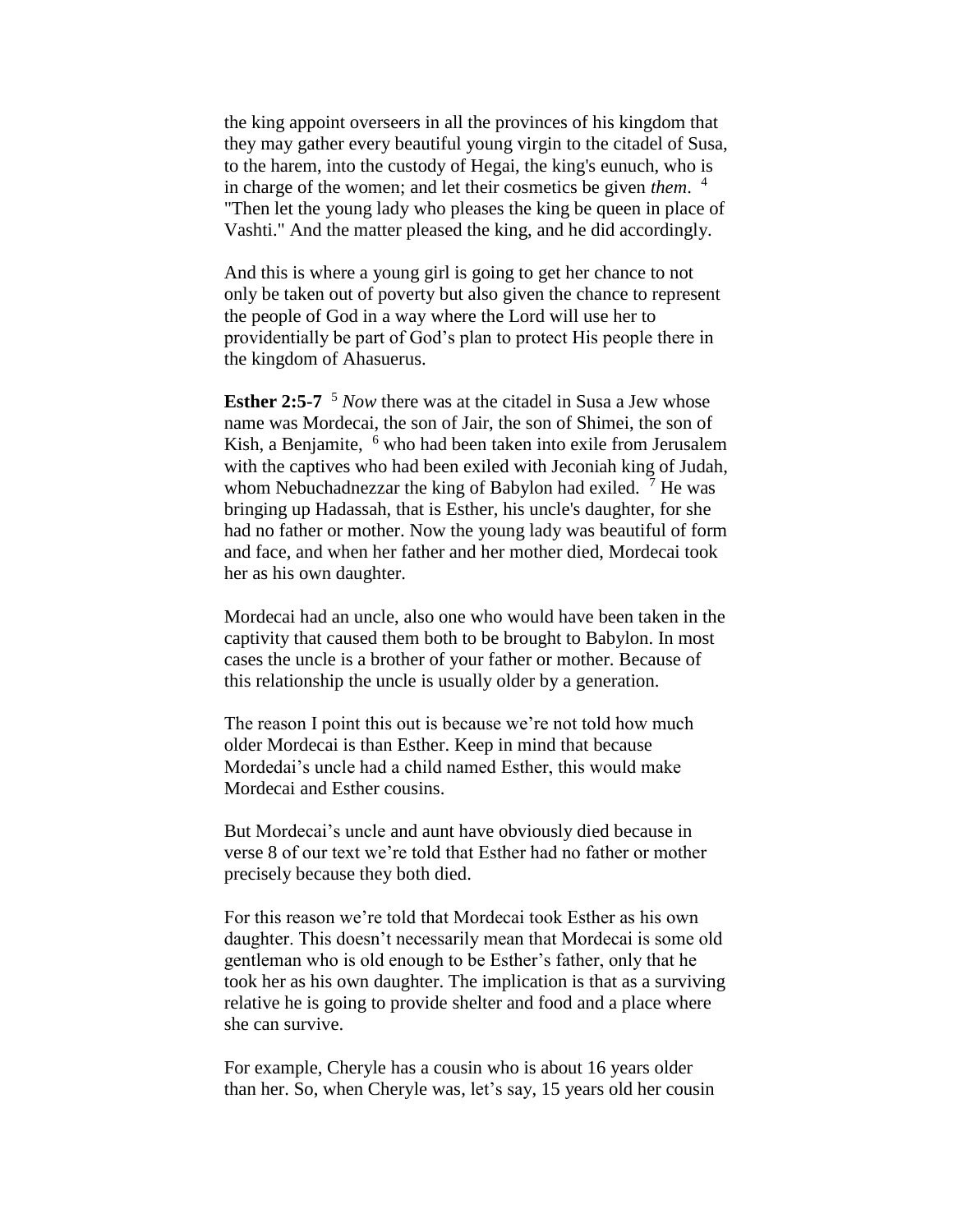would be around 30. We're not told when Mordecai's uncle died but even if it was later in life, if Esther was around 15 when placed before the king Mordecai could still be a young man.

Be that as it may, Mordecai has taken the lead to set Esther up in a position of leadership that will have far reaching effect for the Jews living in the area.

**Esther 2:8-9** <sup>8</sup> So it came about when the command and decree of the king were heard and many young ladies were gathered to the citadel of Susa into the custody of Hegai, that Esther was taken to the king's palace into the custody of Hegai, who was in charge of the women. <sup>9</sup> Now the young lady pleased him and found favor with him. So he quickly provided her with her cosmetics and food, gave her seven choice maids from the king's palace and transferred her and her maids to the best place in the harem.

We're not told how many young girls were rejected but for Esther this was going to turn out to be a Cinderella story.

# **But there's a problem with Esther. Does anyone remember what that was?**

She was a Jew.

**Esther 2:10** <sup>10</sup> Esther did not make known her people or her kindred, for Mordecai had instructed her that she should not make *them* known.

### **Why would she not make known her people and her kindred?**

Because the Jews were still seen as a sub group of the nation who were forcefully brought to the land to serve the nation, not as Babylonians, but as a conquered group, and because of that they were still seen as pretty low on the ladder of society.

But as we see here beauty still trumps your social or ethnic background. However, you may not want to flaunt it in case someone who is not sympathetic to your background gets wind of it and tries to exploit you or expose you for some ill purpose.

But back to our text. It would seem that as each girl was prepared to become queen there was a day of reckoning where they would be brought before the king for inspection. Each would have their day and Esther was no exception.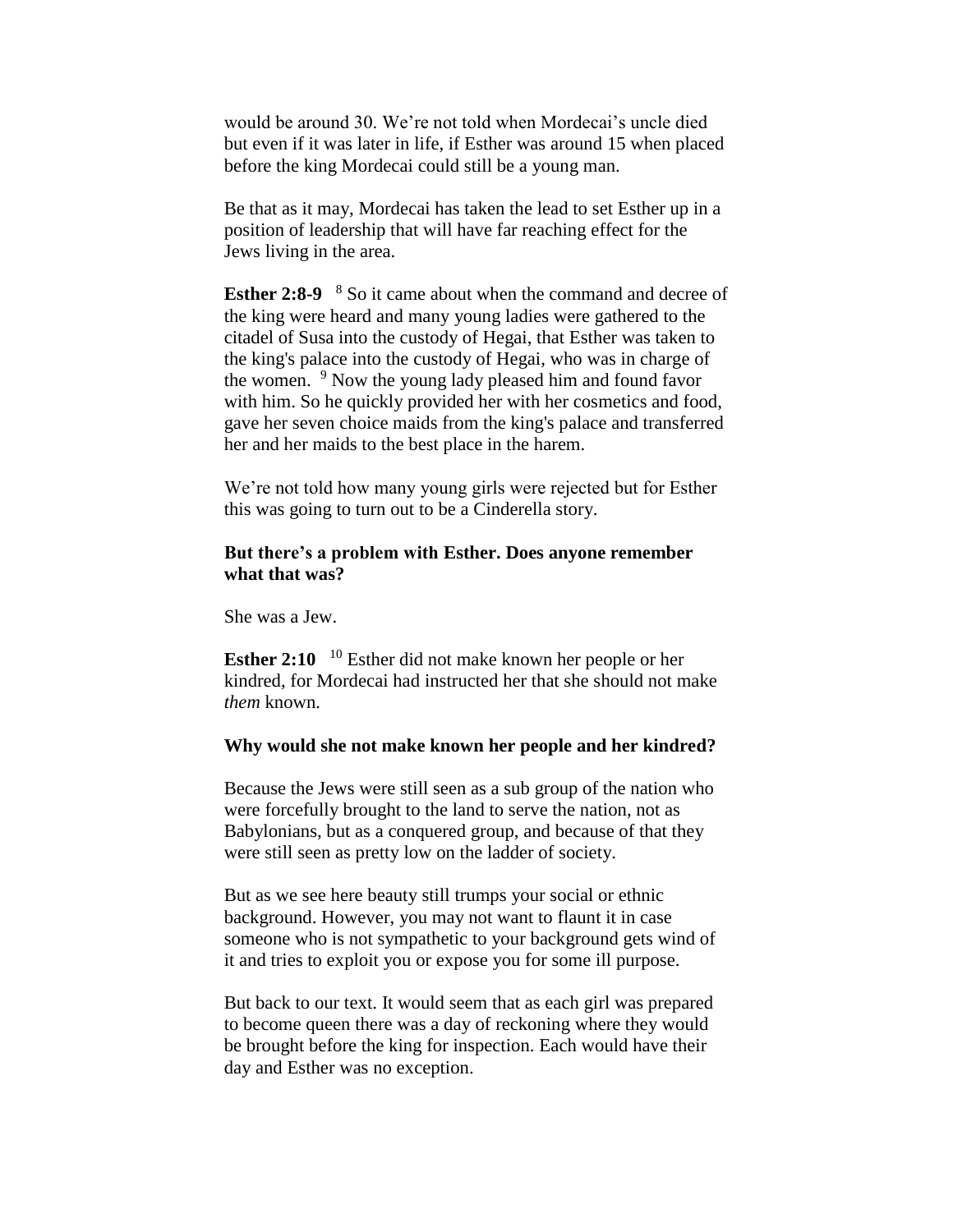**Esther 2:16-17** <sup>16</sup> So Esther was taken to King Ahasuerus to his royal palace in the tenth month which is the month Tebeth, in the seventh year of his reign.  $17$  The king loved Esther more than all the women, and she found favor and kindness with him more than all the virgins, so that he set the royal crown on her head and made her queen instead of Vashti.

And then we are told that the king had a special banquet for all the virgins to celebrate his choice of Esther as the new queen. And of course, Mordecai was always close by as we see him at the king's gate for this special occasion.

And so, the second chapter of Esther ends in this way.

**Esther 2:20-23** <sup>20</sup> Esther had not yet made known her kindred or her people, even as Mordecai had commanded her; for Esther did what Mordecai told her as she had done when under his care.  $21$  In those days, while Mordecai was sitting at the king's gate, Bigthan and Teresh, two of the king's officials from those who guarded the door, became angry and sought to lay hands on King Ahasuerus. <sup>22</sup> But the plot became known to Mordecai and he told Queen Esther, and Esther informed the king in Mordecai's name.  $^{23}$  Now when the plot was investigated and found *to be so*, they were both hanged on a gallows; and it was written in the Book of the Chronicles in the king's presence.

Again, we see the caution that Esther employs here even after she is crowned queen. It is still not beyond the power of the King to get rid of Esther if he felt it was necessary and lawful to do so, and so she keeps quiet about being a Jew.

But the scene changes from Esther to Mordecai who always seems to be at the king's gate.

#### **Why do you suppose that is?**

He was protective of Esther and was always desiring her best and since she is now part of the establishment it is very likely that he had people on the inside who were constantly monitoring and giving him information as to her well-being. And he also had a Star Bucks set up outside the gate since he didn't seem to have a job anywhere else.

Keep in mind that he is not seen as any one special at this time despite his relationship with Esther. That was about to change however and from this point in the story the real story begins to